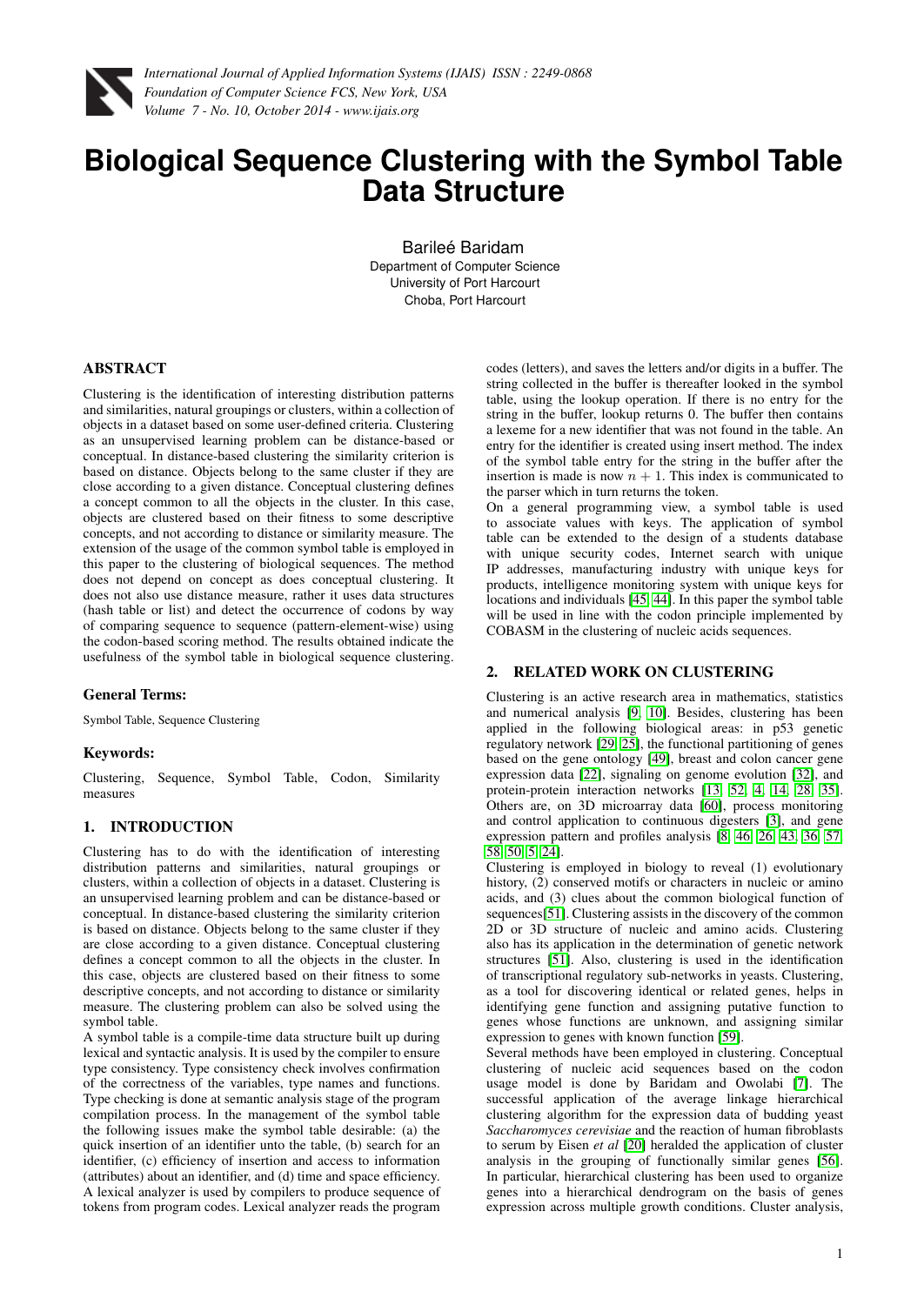

<span id="page-1-0"></span>Table 1. List implementation of the symbol table

| <b>Identifier</b> | <b>Type</b> | <b>Space</b> (bytes) |
|-------------------|-------------|----------------------|
| а                 | integer     |                      |
| h                 | double      |                      |
| Ċ                 | float       |                      |
| d                 | character   |                      |
| e                 | boolean     |                      |
|                   | long        |                      |

for example in gene expression data, has two aspects: clustering genes [\[8,](#page-3-8) [46\]](#page-5-5), and clustering tissues or experiments [\[22,](#page-3-3) [24\]](#page-3-11).

Other fields where clustering have been applied are in biotechnology, Web analysis, concept decomposition for large sparse data [\[19\]](#page-3-14), high dimensional and distributed data [\[55,](#page-5-13) [34,](#page-4-5) [1,](#page-3-15) [2,](#page-3-16) [33\]](#page-4-6), spatial data mining [\[9,](#page-3-0) [39\]](#page-5-14), intrusion detection systems [\[40\]](#page-5-15), imaging [\[41\]](#page-5-16), circuit partitioning in VLSI design [\[17\]](#page-3-17), document clustering [\[15\]](#page-3-18), and computer vision [\[21\]](#page-3-19). Clustering is also applied in outlier detection or in finding unusual data objects [\[18\]](#page-3-20).

Several clustering methods and algorithms have been proposed by researchers all occasioned by the growing concern about the quality of clusters generated by clustering algorithms. Among the clustering algorithms and methods proposed in biological sciences are: (1) CHAMELEON - used in measuring the similarity of clusters based on a dynamic model [\[31\]](#page-4-7), (2) FOLDALIGNM - developed by Elfar Torarinsson et al [\[53\]](#page-5-17) which makes use of multiple alignment in the clustering of RNA sequences, (3) AMICA - a metric incremental clustering algorithm  $[47]$ ,  $(4)$  the HMM-Clustering algorithm  $[48, 42]$  $[48, 42]$ ,  $(5)$ WARLUS - a similarity retrieval algorithm for image databases [\[37\]](#page-4-8), (6) Query-Dependent Banding (QDB) algorithm for RNA similarity searches [\[38\]](#page-5-21), (7) KMS for multiple DNA sequence approximate matching [\[30\]](#page-4-9), (8) CLARA, (9) CLARANS [\[39\]](#page-5-14), (10) MetricMap [\[54\]](#page-5-22), (11) QTClust algorithm employed in the identification and analysis of co-expressed genes [\[27\]](#page-4-10), (12) CTWC algorithm for coupled two-way clustering analysis of gene microarray data [\[23\]](#page-3-21), and (13) the 4C algorithm [\[11\]](#page-3-22). Eric P. Xing *et al.* [\[55\]](#page-5-13) developed the CLIFF algorithm for the clustering of high-dimensional microarray data via iterative feature filtering. Zhao and Zaki [\[60\]](#page-5-4) introduced the TRICLUSTER algorithm for the mining of coherent clusters in 3D microarray data.

#### 3. IMPLEMENTING THE SYMBOL TABLE

It is important to note that a symbol table must allow the addition and retrieval of information. To achieve this, linear lists, hash-tables and search trees data structures are used in the implementation of the symbol table. Each of these schemes, linear list, hash-table and search tree, is evaluated on the basis of time required to add  $n$  identifiers and make  $m$  searches. In implementation, the linear list is simpler, space efficient, and fast insertion, but with poor performance when  $n$  and  $m$  are large. To insert an element to a table of  $n$  elements the table would have to be searched *n* times resulting in  $\mathcal{O}(n)$  in worst case, whereas to insert *n* elements, it would take  $\mathcal{O}(n^2)$  in worst case. The time complexity for these operations (insertions and inquiries) is therefore  $\mathcal{O}(n(n+m))$ . On the other hand, the hash-table scheme is complicated to implement, and requires more space. However, it provides an average better performance. The search tree scheme is not as simple as the linear list. The performance rating is as well poor in comparison to the hashing scheme.

The symbol table is searched every time a name is encountered in the source text. Changes to the symbol table occur if a new name or new information about an existing name is discovered. An example of a linear list implemented symbol table is given in Table [1.](#page-1-0)

<span id="page-1-3"></span>Table 2. Applying symbol table in sequence clustering

| <b>Identifier</b> | <b>Type</b>         | <b>Frequency</b> |
|-------------------|---------------------|------------------|
| AAA               | Lysine $(Lys)$      |                  |
| AUU               | Isoleucine (Ile)    |                  |
| UUG               | Leucine (Leu)       |                  |
| GGC               | Glycine (Gly)       |                  |
| CAA               | Glutamine (Gln)     |                  |
| AGG               | Arginine (Arg)      |                  |
| ccc               | Proline (Pro)       | 2                |
| UUU               | Phenylalanine (Phe) |                  |
| AAG               | Lysine (Lys)        |                  |
| GGG               | Glycine (Gly)       |                  |



<span id="page-1-1"></span>Fig. 1. Comparing sequences using the symbol table

#### 4. BIOLOGICAL SEQUENCE CLUSTERING WITH SYMBOL TABLE

The linear list data structure will be used in the implementation of the symbol table used in this paper to cluster biological sequence data because of its simplicity of implementation and efficiency in relation to space. In the implementation of the symbol table to the clustering of biological sequences, codons with their corresponding code names (amino acids), as in the genetic code, are respectively used to depict identifiers and identifiers' type. A source sequence is stored on the symbol table in the order of the occurrence of the codons. A symbol table corresponding to the constituents of the target sequence is generated. Thereafter, the target sequence is compared with the source sequence through the application of the symbol tables as shown in Figure [1.](#page-1-1) The two tables are compared based on the occurrence of the codons. Results from the comparison are stored using a boolean value (1 for true, and 0 for false) (see Table [5.](#page-4-11) The homology concept [\[6,](#page-3-23) [12,](#page-3-24) [16\]](#page-3-25) is employed to cluster identical sequences.

Biological data being considered in this paper are those of nucleic acids - DNA and RNA. Thus biological data set  $S$  is of the form

<span id="page-1-2"></span>
$$
xi = (AAAAUUUUGGGCCAAAGGCCCUUU
$$
 (1)  

$$
AAGCCCGGG)
$$
 for RNA

and

$$
xi = (AAAATTTTGGGCCAAAGGCCCTTT
$$
 (2)  
AAGCCCGGG) for DNA.

Using the standard biological code (genetic code), the sequence in Equation [2](#page-1-2) can be represented in the symbol table as given in Table [2.](#page-1-3)

The benefit of this method is the ease of clustering biological sequences based on homology and structural composition. This method also makes clustering based on sequence alignment irrelevant. Observe that this method is similar to conceptual clustering. However, conceptual clustering uses previously defined concepts (objects and attributes) for all participating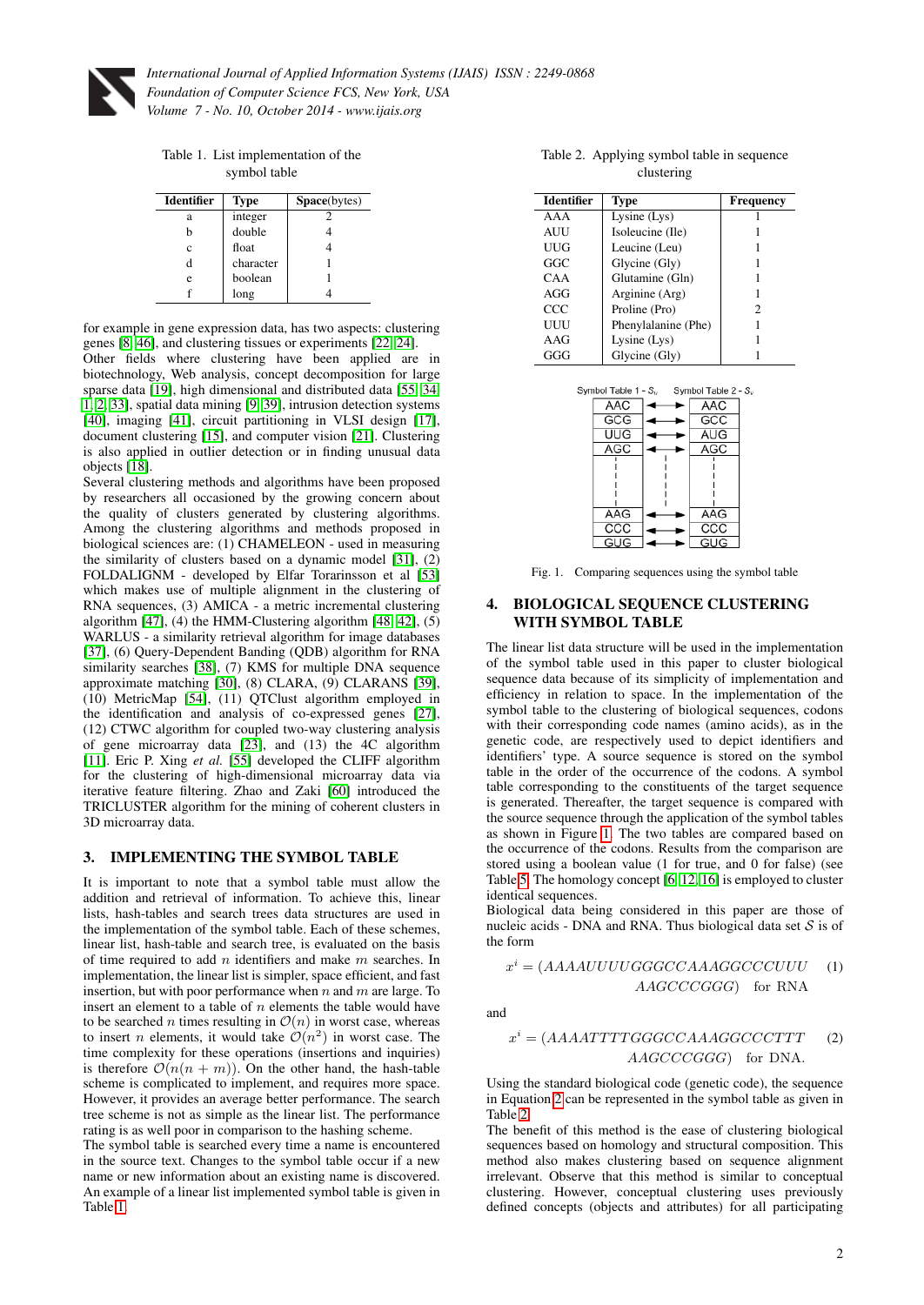

sequences. The symbol table is created for each participating sequence and compared with the rest of the sequences in the data set iteratively. This method employs the creation of identifiers (codons) based on the existing source sequence. Identifiers that are not present in the source sequence are ignored. In this setup, each sequence is a potential source sequence; this means that each sequence is compared one with another. Corresponding sequences are clustered through the application of the homology principle based on the degree of closeness. It is important to note that nucleic acid sequences are considered homologous (similar) when at least 70% nucleotides are identical [\[16\]](#page-3-25). The homology principle is defined through the application of the codon-based scoring method (COBASM) [\[6\]](#page-3-23).

## 5. THE CODON-BASED SCORING METHOD ALGORITHM

The COBASM uses the codon table (genetic code) in the clustering of biological sequences, and considers grouping the bases into three, based on their codon arrangements. The reason for considering groups of three bases is because it is biologically meaningful to consider three bases as it is useful in the formation of amino acids. Blocks of two, four or five will not give a meaningful interpretation of the concept being investigated. For example, the pairs, GC and AT, are the only compatible base pairs when considering the pairing of DNA bases in the formation of DNA's double helix. The fact that the pair between A and C are incompatible and chemically unstable, owing to the loss of the hydrogen bond formed within the base pair, renders the choice of blocks of two, four or five irrelevant as far as this thesis is concerned. Therefore, basing the underlying concept upon a combination of bases other than the codon concept will render the algorithm ineffective and the search method inefficient.

———————————————————————— Algorithm 1: The Codon-based Scoring Method Algorithm

Step 1. Initialize source and target sequences

- Step 2. Compare length of sequences
- Step 3. Do a pattern-element-search for match
- Step 4. If match  $=$  found, then  $score = 1$ ; else  $score = 0$
- Step 5. Determine consecutive match
- Step 6. If consecutive match  $= 3$ , then  $score = score + 1$

Step 7. GOTO Step 3

Step 8. Stop if sequence length is reached.

Let  $s_u$  and  $s_v$  be the source and target sequences, respectively. Let  $n$  represent the number of nucleotides in a sequence;  $l$ , the sequence length;  $n_i$ , the *i*-th individual nucleotides (symbols) in a sequence. The highest match count has occurred if  $s_u$  and  $s_v$ are identical, or identical and of the same length n. According to the definition of COBASM, the highest match count is calculated as

 $\mathcal{L}=\{1,2,3,4,5\}$  , where  $\mathcal{L}=\{1,2,3,4,5\}$  , we have the set of  $\mathcal{L}=\{1,2,3,4,5\}$ 

<span id="page-2-0"></span>
$$
HC_{S_u} = i + \frac{i}{3} = \frac{4}{3}n.
$$
 (3)

There can be any level of match count (including zero) between the source and the target sequences. The 70% homology level is now calculated from Equation [\(3\)](#page-2-0) using

$$
H_s = \frac{70}{100} \cdot \frac{4}{3} n = \frac{14}{15} n. \tag{4}
$$

For any two sequences  $s_u$  and  $s_v$ , the total match (similarity) count,  $d(s_u, s_v)$ , is calculated using COBASM as defined in [\[6\]](#page-3-23), and they are considered similar if

$$
d(s_u, s_v) \ge H_s \tag{5}
$$

holds.

Mathematically, COBASM can be defined as:

$$
d(s_u, s_v) = \begin{cases} \sum_{i,j=1}^{N_k} d(s_u[i], s_v[j]) + 1 & \text{if } s_u[i+1, i+2, i+3] \\ = s_v[j+1, j+2, j+3] \\ \sum_{i,j=1}^{N_k} d(s_u[i], s_v[j]) & Otherwise \end{cases}
$$
(6)

for all  $d(s_u[i], s_v[i]) \neq 0$ .

#### 6. THE CLUSTERING TASK

The process of clustering sequences based on the use of symbol table is very straight forward. The first sequence is picked as the initial centroid. The rest of the sequences in the data set are compared with the centroid to detect homology. The homology calculations are done per sequence. The sequence with the highest percentage homology are clustered, with the first sequence as the centroid. The next available sequence in the data set is then set as the centroid irrespective of whether it is in a cluster. The process of comparison starts again as with the first sequence. The closest sequences based on the homology principle are again grouped to form another cluster. The process starts all over again until the last sequence in the data set is clustered. The clusters generated from this initial process are then compared to find the closest sequences in the clusters. The results gives either fuzzy or hard clustering results (see Tables [3](#page-3-26) and [4\)](#page-3-27) The method initially treats all sequences as centroids, and then narrows to the most significant. So doing, eliminates the problem of convergence to a local maxima.

#### 7. EXPERIMENTAL RESULTS

A total of 20 synthetic sequences were used for this experiment. The minimum sequence in the collection is of length 33, and the maximum 51. Part of the symbol table generated during the experiment is shown in Table [5.](#page-4-11) The result of the clustering is presented in Table [6.](#page-4-12) As already indicated, symbol tables are iteratively created, for sequences that have not been clustered, when all the elements in the data set have been examined against the source sequence. However, this only applies to sequences of least similarity with the source sequence.

Observe from Table [6](#page-4-12) that the values of  $d(s_u, s_v)$  vary from sequence to sequence when different centroid was set. As indicated earlier, individual sequences (to form centroid) were picked with their respective symbol tables. Results obtained indicates that some sequences are more similar than the other. Relationships between sequences  $s_5$  and  $s_{10}$ ,  $s_5$  and  $s_{12}$ ,  $s_{10}$  and  $s_{12}$ , are very significant in the application of symbol table in the clustering. Observe that all sequences belonged to the same cluster when  $s_1$  was set as the centroid, but the clustering of  $s_{10}$ and  $s_{12}$  is stronger than the rest of the sequences in that same cluster. Also, although  $s_5$ ,  $s_{10}$ , and  $s_{12}$  are in the same cluster, when  $s<sub>5</sub>$  was set as the centroid, the result became different. This same trend is noticed between  $s_4$ ,  $s_9$ ,  $s_{17}$  and  $s_{15}$ ,  $s_{19}$ . From these results, the use of symbol table becomes very important to make it easy to determine which sequence perfectly belongs to which ancestor.

A fuzzy and hard clustering tables are presented in Tables [3](#page-3-26) and [4.](#page-3-27) Conducting a fuzzy clustering, 5 clusters were generated. A hard clustering generated 3 clusters only. Other sequences in the data set could not be clustered. Another important benefit of clustering with symbol table is the elimination of false positives and negatives from clustering result. Sequences that could not be clustered were left out. No sequence was forced into any cluster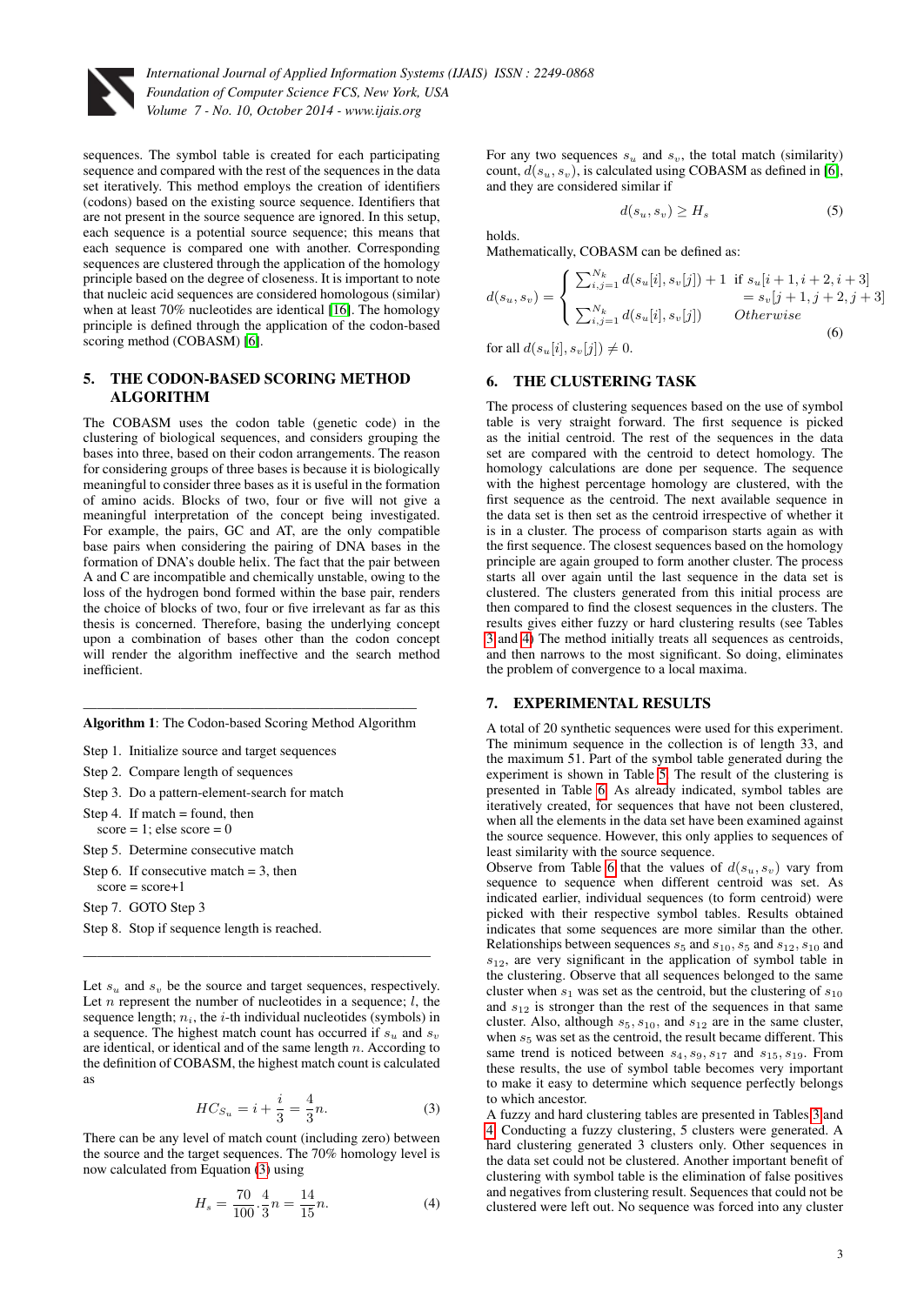

as would be the case when sequences are clustered based on alignment concept.

<span id="page-3-26"></span>Table 3. Fuzzy clustering from the symbol table's result

| <b>Cluster</b> | Centroid | Elements (Sequences)            |
|----------------|----------|---------------------------------|
|                | $s_1$    | $s_2, s_3, s_5, s_{10}, s_{12}$ |
|                | $s_3$    | $s_3, s_{10}, s_{12}$           |
|                | $s_{15}$ | $s_{15}, s_{16}$                |
|                | $s_{17}$ | $S_4, S_9, S_{17}$              |
|                | $s_{19}$ | $s_{15}, s_{19}$                |

<span id="page-3-27"></span>Table 4. Hard clustering from the symbol table's result

| <b>Cluster</b> | Centroid        | Elements (Sequences)            |
|----------------|-----------------|---------------------------------|
|                | $^{s_1}$        | $s_2, s_3, s_5, s_{10}, s_{12}$ |
|                | $s_{15}$        | $s_{15}, s_{16}$                |
|                | S <sub>17</sub> | $s_4, s_9, s_{17}$              |

## 8. CONCLUSION

This paper presented a new dimension to the clustering of biological sequences by the application of a compile-time data structure called symbol table to optimize the performance of the clustering task. Results obtained clearly shows the robustness of the method.

The method clearly eliminates the introduction of false positives and the elimination of false negatives. Although the method works differently and presents better results than clustering with sequence alignment, there could be slight similarity in clustering results with conceptual clustering when strict adherence to the genetic code is observed.

## 9. REFERENCES

- <span id="page-3-15"></span>[1] C. C. Aggarwal and P. S. Yu. Finding generalized projected clusters in high dimensional spaces. In *ACM SIGMOD*, pages 70–81, 2000.
- <span id="page-3-16"></span>[2] R. Agrawal, J. E. Gehrke, D. Gunopulos, and P. Raghavan. Automatic subspace clustering of high dimensional data for data mining applications. In *ACM SIGMOD*, 1998.
- <span id="page-3-7"></span>[3] T. Ahvenlampi and U. Kortela. Clustering algorithms in process monitoring and control application to continuous digesters. *Informatics*, 29:101–109, 2005.
- <span id="page-3-5"></span>[4] G. D. Bader and C. W. Hogue. An automated method for finding molecular complexes in large protein interaction networks. *BMC Bioinformatics*, 4(2):448–456, 2003.
- <span id="page-3-10"></span>[5] Z. Bar-Joseph, E. D. Demaine, D. K. Gifford, N. Srebro, A. M. Hamel, and T. S. Jaakkola. K-ary clustering with optimal leaf ordering for gene expression data. *Bioinformatics*, 19(9):1070–1078, July 2003.
- <span id="page-3-23"></span>[6] B. B Baridam. A scoring method for the clustering of nucleic acid sequences. *International Journal of Computer Applications*, 44(2):14–22, 2012.
- <span id="page-3-12"></span>[7] B. B. Baridam and O. Owolabi. Conceptual clustering of RNA sequences with codon usage mode. *Global Journal of Computer Science and Technology*, 10(8), 2010.
- <span id="page-3-8"></span>[8] A. Ben-Dor, R. Shamir, and Z. Yakhini. Clustering gene expression patterns. *Journal of Computational Biology*, 6(3/4), 2005.
- <span id="page-3-0"></span>[9] P. Berkhin. Survey of clustering data mining techniques. Technical Report 4, Accrue Software, *Inc.*, San Jose, California, 2002. Available online: [[www.citeseer.nj.](www.citeseer.nj.nec.com/berkhin02survey.html) [nec.com/berkhin02survey.html](www.citeseer.nj.nec.com/berkhin02survey.html)].
- <span id="page-3-1"></span>[10] D. A. Binder. *Cluster analysis under parametric models*. Phd thesis, University of London, 1977.
- <span id="page-3-22"></span>[11] C. Bohm, K. Kailing, P. Kroger, and A. Zimek. Computing clusters of correlation connected objects. In *ACM SIGMOD Conference*, 2004.
- <span id="page-3-24"></span>[12] P. E. Bourne and H. Weissig. In Phillip Bourne and Helge Weissig, editors, *Structural Bioinformatics*, pages 35–49. Wiley-Liss, Inc., Hoboken, New Jersey, 2003.
- <span id="page-3-4"></span>[13] S. Brohée and J. van Helden. Evaluation of clustering algorithms for protein-protein interaction networks. *BMC Bioinformatics*, 7(488), 2006. Available online: [[www.](www.biomedcentral.com/1471-2105/7/488) [biomedcentral.com/1471-2105/7/488](www.biomedcentral.com/1471-2105/7/488)].
- <span id="page-3-6"></span>[14] C. Brun, C. Herrmann, and A. Guénoche. Clustering proteins from interaction networks for the prediction of cellular functions. *BMC Bioinformatics*, 5(95), 2004.
- <span id="page-3-18"></span>[15] H. Chim and X. Deng. A new suffix tree similarity measure for document clustering. In *Proceedings of the 16th international conference on World Wide Web*, pages 121–130. ACM, 2007.
- <span id="page-3-25"></span>[16] J. Claverie and C. Notredame. *Bioinformatics for dummies*. Wiley, Indiana, 2nd edition, 2007.
- <span id="page-3-17"></span>[17] J. Cong and M. Smith. A parallel bottom-up clustering algorithm with applications to circuit partitioning in vlsi design. In *Proceedings of the 30th ACM/IEEE Design Automation Conference*, pages 755–760, 1993.
- <span id="page-3-20"></span>[18] S. J. Devlin, R. Gnanadesikan, and J. R. Kettenring. Robust estimation and outlier detection with correlation coefficients. *Biometrika*, 62(3):531–545, 1975.
- <span id="page-3-14"></span>[19] I. S. Dhillon and D. S. Modha. Concept decompositions for large sparse text data using clustering. *Machine Learning*, 42:143–175, 2001.
- <span id="page-3-13"></span>[20] M. Eisen, P. Spellman, P. Brown, and D. Botstein. Cluster analysis and display of genome-wide expression patterns. In *Proceedings National Academy of Science, USA*, volume 95, pages 14863–14868, 1998.
- <span id="page-3-19"></span>[21] H. Frigui and R. Krishnapuram. A robust competitive clustering algorithm with applications in computer vision. In *IEEE Transactions on Pattern Analysis and Machine Intelligence*, volume 21, pages 450–465, May 1999.
- <span id="page-3-3"></span>[22] G. Getz, H. Gal, I. Kela, D. A. Notterman, and E. Domany. Coupled two-way clustering analysis of breast cancer and colon cancer gene expression data. *Bioinformatics*, 19(9):1079–1089, 2003.
- <span id="page-3-21"></span>[23] G. Getz, E. Levine, and E. Domany. Coupled two-way clustering analysis of gene microarray data. In *Proceedings of National Academy of Science, USA*, volume 97, pages 12079–12084, 2000.
- <span id="page-3-11"></span>[24] G. Getz, E. Levine, E. Domany, and M. Q. Zhang. Superparametric clustering of yeast gene expression profiles. *Physica A*, 279:457–464, 2000.
- <span id="page-3-2"></span>[25] J. S. Hallinan. Cluster analysis of the p53 genetic regulatory network: Topology and biology. In *Proceedings of the 2004 IEEE Symposium on Computational Intelligence in Bioinformatics and Computational Biology*, pages 1–8, October 2004.
- <span id="page-3-9"></span>[26] E. Hartuv, A. Schmitt, J. Lange, S. Meier-Ewert, H. Lehrach, and R Shamir. An algorithm for clustering cdnas for gene expression analysis. In *Proceedings of the Third International Conference on Computational Molecular Biology (RECOMB'99)*, 1999.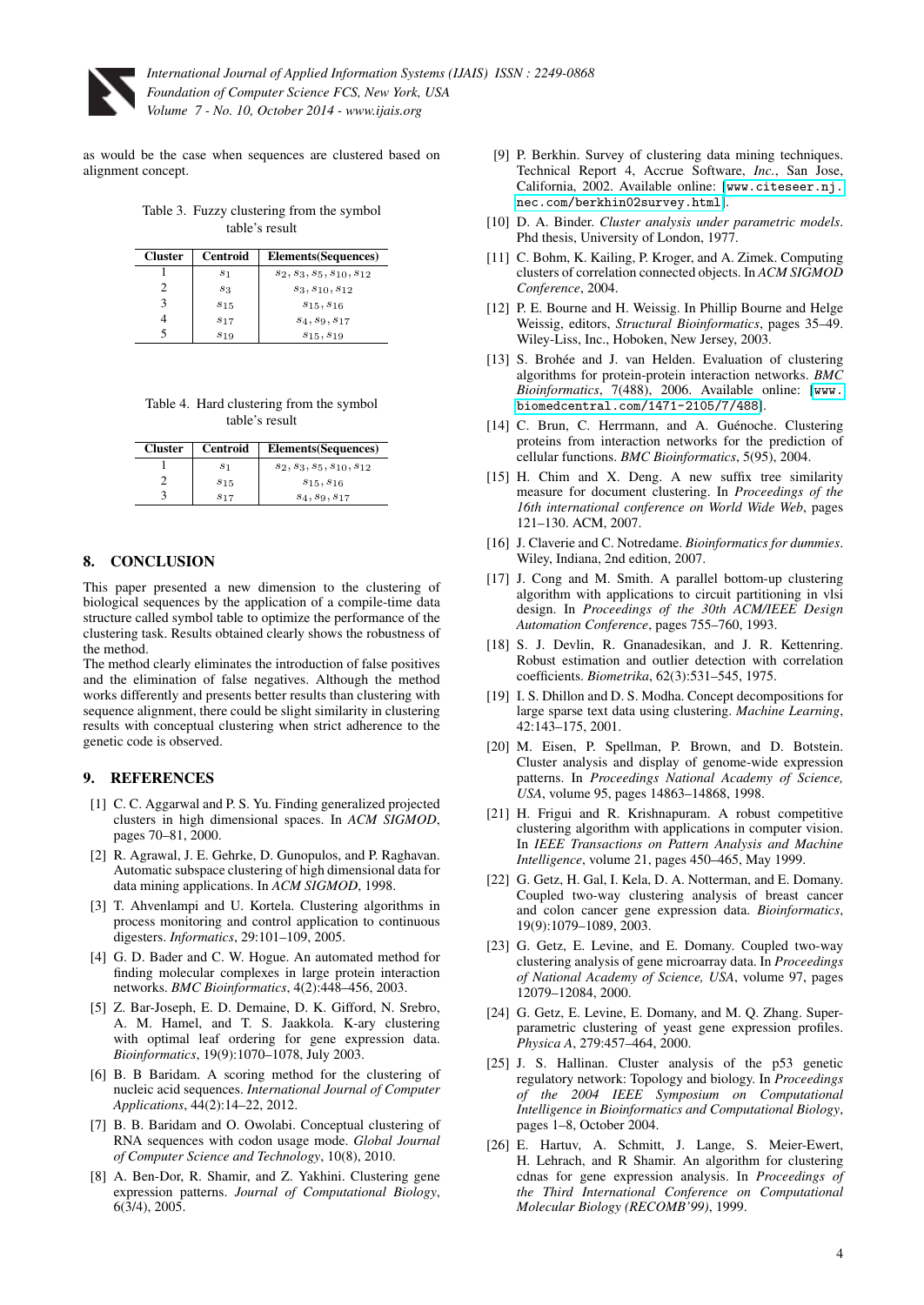

| <b>Identifier Type</b> |                     | <b> Frequency </b>          | <b>Contains identifier?</b> |  |  |  |  |  |   |                   |  |              |                   |                                                                                                                                                    |                   |                   |          |                   |          |          |                  |
|------------------------|---------------------|-----------------------------|-----------------------------|--|--|--|--|--|---|-------------------|--|--------------|-------------------|----------------------------------------------------------------------------------------------------------------------------------------------------|-------------------|-------------------|----------|-------------------|----------|----------|------------------|
|                        |                     |                             |                             |  |  |  |  |  |   |                   |  |              |                   | $S_2$ $S_3$ $S_4$ $S_5$ $S_6$ $S_7$ $S_8$ $S_9$ $S_{10}$ $S_{11}$ $S_{12}$ $S_{13}$ $S_{14}$ $S_{15}$ $S_{16}$ $S_{17}$ $S_{18}$ $S_{19}$ $S_{20}$ |                   |                   |          |                   |          |          |                  |
| AAA                    | Lysine $(Lys)$      |                             |                             |  |  |  |  |  |   |                   |  |              |                   |                                                                                                                                                    |                   |                   |          |                   |          |          | $\theta$         |
| <b>AUU</b>             | Isoleucine (Ile)    |                             |                             |  |  |  |  |  |   |                   |  |              |                   |                                                                                                                                                    |                   | 0                 |          |                   | 0        |          |                  |
| <b>UUG</b>             | Leucine (Leu)       |                             | $\theta$                    |  |  |  |  |  |   |                   |  |              | 0                 |                                                                                                                                                    | $\theta$          |                   |          | $^{(1)}$          | $\theta$ |          |                  |
| GGC                    | Glycine (Gly)       |                             |                             |  |  |  |  |  | 0 | $\mathbf{\Omega}$ |  |              |                   |                                                                                                                                                    | $\theta$          |                   |          | $\theta$          |          |          | $\left($         |
| <b>CAA</b>             | Glutamine (Gln)     |                             |                             |  |  |  |  |  |   |                   |  | $\mathbf{0}$ |                   |                                                                                                                                                    |                   |                   |          | $\theta$          |          |          | $\left( \right)$ |
| AGG                    | Arginine (Arg)      |                             |                             |  |  |  |  |  |   |                   |  |              |                   |                                                                                                                                                    | $\mathbf{\Omega}$ | $\theta$          |          |                   |          |          | 0                |
| <b>CCC</b>             | Proline (Pro)       | $\mathcal{D}_{\mathcal{A}}$ |                             |  |  |  |  |  |   |                   |  | 0            |                   | $\Omega$                                                                                                                                           | $\Omega$          | $\Omega$          |          |                   |          | $\Omega$ |                  |
| UUU                    | Phenylalanine (Phe) |                             |                             |  |  |  |  |  |   |                   |  |              |                   |                                                                                                                                                    |                   | $\mathbf{0}$      | $\Omega$ | $\theta$          |          | $\Omega$ |                  |
| AAG                    | Lysine $(Lys)$      |                             |                             |  |  |  |  |  |   |                   |  |              |                   |                                                                                                                                                    |                   | $\mathbf{\Omega}$ |          |                   | 0        | $\Omega$ | $\Omega$         |
| GGG                    | Glycine (Gly)       |                             |                             |  |  |  |  |  |   |                   |  |              | $\mathbf{\Omega}$ |                                                                                                                                                    |                   |                   |          | $\mathbf{\Omega}$ |          |          |                  |

<span id="page-4-11"></span>Table 5. Implementation of the symbol table for sequence clustering

<span id="page-4-12"></span>

|  |  | Table 6. Results of sequence clustering with symbol table |  |  |
|--|--|-----------------------------------------------------------|--|--|
|  |  |                                                           |  |  |

| Source          | Sequence |    | $d(s_u, s_v)$           |  |  |  |  |  |  |                            |                                 |                                    |                                                    |     |                |          | $d(s_u, s_v) \geq H_s$ |                                                          |          |             |                                                                                                                                                                             |                                                                                                         |
|-----------------|----------|----|-------------------------|--|--|--|--|--|--|----------------------------|---------------------------------|------------------------------------|----------------------------------------------------|-----|----------------|----------|------------------------|----------------------------------------------------------|----------|-------------|-----------------------------------------------------------------------------------------------------------------------------------------------------------------------------|---------------------------------------------------------------------------------------------------------|
| $H_s$           | Length   |    |                         |  |  |  |  |  |  |                            |                                 |                                    | (COBASM)                                           |     |                |          |                        |                                                          |          |             |                                                                                                                                                                             |                                                                                                         |
|                 |          |    |                         |  |  |  |  |  |  |                            |                                 |                                    |                                                    |     |                |          |                        |                                                          |          |             | $s_1 \; s_2 \; s_3 \; s_4 \; s_5 \; s_6 \; s_7 \; s_8 \; s_9 \; s_{10} \; s_{11} \; s_{12} \; s_{13} \; s_{14} \; s_{15} \; s_{16} \; s_{17} \; s_{18} \; s_{19} \; s_{20}$ |                                                                                                         |
| $s_1 = 30.8$    | 33       |    |                         |  |  |  |  |  |  |                            |                                 |                                    |                                                    |     |                |          |                        |                                                          |          |             |                                                                                                                                                                             | 32 36 28 32 20 20 24 20 32 24 32 24 20 20 16 16 28 28 16 $ s_2, s_3, s_5, s_{10}, s_{12}\rangle$        |
| $s_2 = 30.8$    | 33       | 32 |                         |  |  |  |  |  |  |                            |                                 |                                    |                                                    |     |                |          |                        |                                                          |          |             |                                                                                                                                                                             | $36\ 20\ 28\ 16\ 16\ 20\ 20\ 32\ 20\ 32$ 20 16 16 8 16 28 24 12 $ s_1, s_3, s_5, s_{10}, s_{12}\rangle$ |
| $s_3 = 37.3$    | 40       |    | 36.36                   |  |  |  |  |  |  |                            |                                 |                                    |                                                    |     |                |          |                        | 24 32 16 16 24 20 40 20 44 20 24 16 12 20 24 24          |          |             | -12                                                                                                                                                                         | $s_{10}, s_{12}$                                                                                        |
| $s_4 = 41.0$    | 44       |    | 28 20 24                |  |  |  |  |  |  |                            |                                 |                                    |                                                    |     |                |          |                        | 24 20 28 24 36 32 20 24 32 12 24 28 44 36 32 24          |          |             |                                                                                                                                                                             | $s_{17}$                                                                                                |
| $s_5 = 37.3$    | 40       |    | 32 28 32 24             |  |  |  |  |  |  |                            |                                 |                                    | 16 20 20 16 32 24 32 20                            |     |                |          |                        | 20 36 32 24 24 32 16                                     |          |             |                                                                                                                                                                             |                                                                                                         |
| $s_6 = 30.8$    | 33       |    |                         |  |  |  |  |  |  |                            |                                 |                                    | 20 16 16 20 16 28 20 12 16 16 12                   | - 9 |                |          | 16 32 20               | 12 24 24 32                                              |          |             |                                                                                                                                                                             | $\sqrt{s_{20}}$                                                                                         |
| $s_7 = 43.9$    | 47       |    | 20 16 16 28 20 28       |  |  |  |  |  |  |                            |                                 |                                    | 36 16 16 12 16 16                                  |     | $\overline{4}$ |          |                        | 36 32 16 24 28 20                                        |          |             |                                                                                                                                                                             |                                                                                                         |
| $s_8 = 41.0$    | 44       |    | 24 20 24 24 20 20 36    |  |  |  |  |  |  |                            |                                 |                                    |                                                    |     |                |          |                        | 16 24 20 28 28 12 20 24 12 16 24 32                      |          |             |                                                                                                                                                                             |                                                                                                         |
| $s_9 = 43.9$    | 47       |    | 20 20 20 36 16 12 16 16 |  |  |  |  |  |  |                            | 20                              | 8                                  | 20                                                 | 24  | 24             | 8        |                        | 12 44 40 16 16                                           |          |             |                                                                                                                                                                             | $s_{17}$                                                                                                |
| $s_{10} = 37.3$ | 40       |    |                         |  |  |  |  |  |  | 32 32 40 32 32 16 16 24 20 |                                 |                                    | 28 52 20                                           |     |                |          | 24 24 24               | -16                                                      |          | 28 24       | -24                                                                                                                                                                         | $s_3, s_{12}$                                                                                           |
| $s_{11} = 47.6$ | 51       |    |                         |  |  |  |  |  |  |                            | 24 20 20 20 24 16 12 20 8 28    |                                    | 20                                                 | 28  |                | 20 32 28 |                        | $\overline{4}$                                           |          | 20 24 12    |                                                                                                                                                                             |                                                                                                         |
| $s_{12} = 47.6$ | 51       |    |                         |  |  |  |  |  |  |                            |                                 | 32 32 44 24 32 12 16 28 20 52 20   |                                                    |     | 20 20 16       |          | -16                    |                                                          |          | 16 24 20 20 |                                                                                                                                                                             | $s_3, s_{10}$                                                                                           |
| $s_{13} = 36.4$ | 39       |    |                         |  |  |  |  |  |  |                            |                                 | 24 20 20 32 20 9 16 28 24 20 28 20 |                                                    |     |                |          | 16 32 20               |                                                          |          | 20 24 24 20 |                                                                                                                                                                             |                                                                                                         |
| $s_{14} = 30.8$ | 33       |    |                         |  |  |  |  |  |  |                            |                                 |                                    | 20 16 24 12 20 16 4 12 24 24 20 20 16              |     |                | 12       | 8                      | 20                                                       |          | 16 16 12    |                                                                                                                                                                             |                                                                                                         |
| $s_{15} = 43.9$ | 47       |    |                         |  |  |  |  |  |  |                            |                                 |                                    | 20 16 16 24 36 32 36 20 8 24 32 16 32 12           |     |                |          | 48                     |                                                          | 20 28 40 |             | -16                                                                                                                                                                         | $s_{16}$                                                                                                |
| $s_{16} = 42.0$ | 45       |    |                         |  |  |  |  |  |  |                            |                                 |                                    | 16 8 12 28 32 20 32 24 12 24 28 16 20              |     | - 8            | 48       |                        | 20                                                       |          | 24 32 32    |                                                                                                                                                                             | $s_{15}$                                                                                                |
| $s_{17} = 41.0$ | 44       |    |                         |  |  |  |  |  |  |                            | 16 16 20 44 24 12 16 12 44 16 4 |                                    | 16 20                                              |     | 20             |          | 20 20                  |                                                          |          | 32 16       | -16                                                                                                                                                                         | $s_4, s_9$                                                                                              |
| $s_{18} = 47.6$ | 51       |    |                         |  |  |  |  |  |  |                            |                                 |                                    | 28 28 24 36 24 24 24 16 40 28 20 24 24 16 28 24 32 |     |                |          |                        |                                                          |          | 32          | -16                                                                                                                                                                         | $s_9$                                                                                                   |
| $s_{19} = 37.3$ | 40       |    |                         |  |  |  |  |  |  |                            |                                 |                                    |                                                    |     |                |          |                        | 28 24 24 32 32 24 28 24 16 24 24 20 24 16 40 32 16 32    |          |             | 24                                                                                                                                                                          | $s_{15}$                                                                                                |
| $s_{20} = 36.4$ | 39       |    |                         |  |  |  |  |  |  |                            |                                 |                                    |                                                    |     |                |          |                        | 16 12 12 24 16 32 20 32 16 24 12 20 20 12 16 32 16 16 24 |          |             |                                                                                                                                                                             |                                                                                                         |

- <span id="page-4-10"></span>[27] L. J. Heyer, S. Kruglyak, and S. Yooseph. Exploring expression data: Identification and analysis of coexpressed genes. *Genome Research*, 9:1106–1115, 1999.
- <span id="page-4-2"></span>[28] X. Hu, I. Yoo, I. Song, M. Song, J. Han, and M. Lechner. Extracting and mining protein-protein interaction network from biomedical literature. In *Proceedings of the IEEE Symposium on Computational Intelligence in Bioinformatics and Computational Biology*, pages 244–251, 2004.
- <span id="page-4-0"></span>[29] K. Kannan, N. Amariglio, G. Rechavi, J. Jakob-Hirsch, I. Kela, N. Kaminski, G. Getz, and E. Domany. DNA microarrays identification of primary and secondary target genes regulated by p53. *Oncogene*, 20:2225–2234, 2001.
- <span id="page-4-9"></span>[30] K. M. Kaplan and J. J. Kaplan. Multiple DNA sequence approximate matching. In *Proceedings of the IEEE Symposium on Computational Intelligence in Bioinformatics and Computational Biology*, pages 79–86, 2004.
- <span id="page-4-7"></span>[31] G. Karypis, E. Han, and V. Kumar. CHAMELEON: A hierarchical clustering algorithm using dynamic modeling. *IEEE Transaction on Computers*, 32(8):68–75, 1999.
- <span id="page-4-1"></span>[32] V. Kirzhner, A. Paz, Z. Volkovich, E. Nevo, and A. Korol. Different clustering of genomes across life using the

A-T-C-G and degenerate R-Y alphabets: Early and late signaling on genome evolution. *Journal of Molecular Evolution*, 64:448–456, 2007.

- <span id="page-4-6"></span>[33] T. Li, S. Zhu, and M. Ogihara. Algorithms for clustering high dimensional and distributed data. *Intelligent Data Analysis*, 7(4):305–326, 2003.
- <span id="page-4-5"></span>[34] J. Liu and W. Wang. OP-cluster: Clustering by tendency in high dimensional space. In *Proceedings of the Third IEEE International Conference on Data Mining*, 2003.
- <span id="page-4-3"></span>[35] H. Lu, X. Zhu, H. Liu, G. Skogerbo, J. Zhang, Y. Zhang, L. Cai, Y. Zhao, S. Sun, J. Xu, D. Bu, and R. Chen. The interactome as a tree - an attempt to visualize the protein-protein interaction network in yeast. *Nucleic Acids Research*, 32(16):4804–4811, 2004.
- <span id="page-4-4"></span>[36] C. S. Moller-Levet, F. Klowonn, K. H. Cho, H. Yin, and O. Wolkenhauer. Clustering of unevenly sampled gene expression time-series data. *Fuzzy Sets and Systems*, 152:49–66, 2005.
- <span id="page-4-8"></span>[37] A. Natsev, R. Rastogi, and K. Shim. WALRUS: A similarity retrieval algorithm for image databases. *IEEE Transaction on Knowledge and Data Engineering*, 16(3):301–316, 2004.